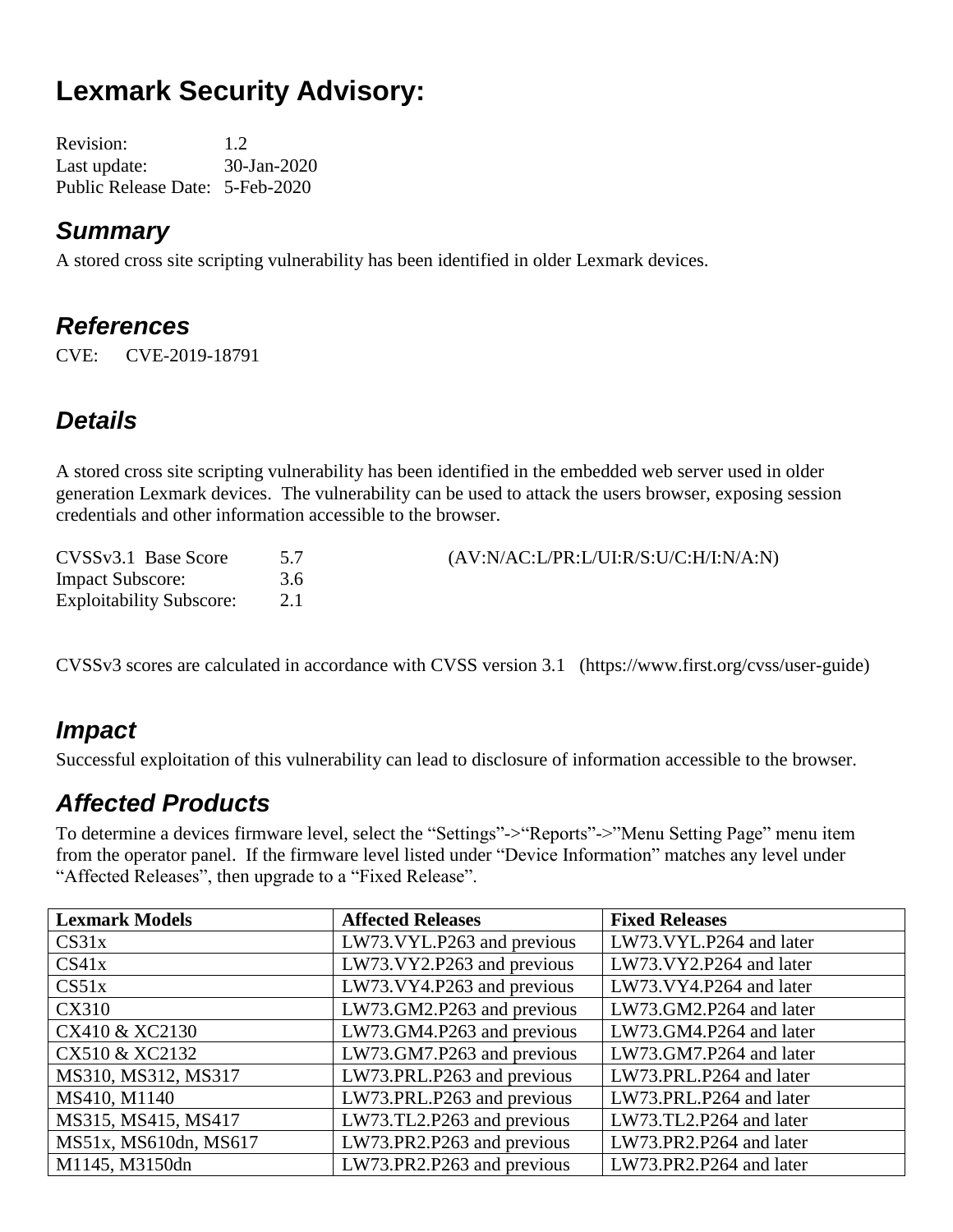| MS610de, M3150              | LW73.PR4.P263 and previous  | LW73.PR4.P264 and later  |
|-----------------------------|-----------------------------|--------------------------|
| MS71x, M5163dn              | LW73.DN2.P263 and previous  | LW73.DN2.P264 and later  |
| MS810, MS811, MS812, MS817, | LW73.DN2.P263 and previous  | LW73.DN2.P264 and later  |
| <b>MS818</b>                |                             |                          |
| MS810de, M5155, M5163       | LW73.DN4.P263 and previous  | LW73.DN4.P264 and later  |
| MS812de, M5170              | LW73.DN7.P263 and previous  | LW73.DN7.P264 and later  |
| MS91x                       | LW73.SA.P263 and previous   | LW73.SA.P264 and later   |
| MX31x, XM1135               | LW73.SB2.P263 and previous  | LW73.SB2.P264 and later  |
| MX410, MX510 & MX511        | LW73.SB4.P263 and previous  | LW73.SB4.P264 and later  |
| XM1140, XM1145              | LW73.SB4.P263 and previous  | LW73.SB4.P264 and later  |
| MX610 & MX611               | LW73.SB7.P263 and previous  | LW73.SB7.P264 and later  |
| XM3150                      | LW73.SB7.P263 and previous  | LW73.SB7.P264 and later  |
| MX71x, MX81x                | LW73.TU.P263 and previous   | LW73.TU.P264 and later   |
| XM51xx & XM71xx             | LW73.TU.P263 and previous   | LW73.TU.P264 and later   |
| MX91x & XM91x               | LW73.MG.P263 and previous   | LW73.MG.P264 and later   |
| MX6500e                     | LW73.JD.P263 and previous   | LW73.JD.P264 and later   |
| C746                        | LHS60.CM2.P731 and previous | LHS60.CM2.P732 and later |
| C748, CS748                 | LHS60.CM4.P731 and previous | LHS60.CM4.P732 and later |
| C792, CS796                 | LHS60.HC.P731 and previous  | LHS60.HC.P732 and later  |
| C925                        | LHS60.HV.P731 and previous  | LHS60.HV.P732 and later  |
| C950                        | LHS60.TP.P731 and previous  | LHS60.TP.P732 and later  |
| X548 & XS548                | LHS60.VK.P731 and previous  | LHS60.VK.P732 and later  |
| X74x & XS748                | LHS60.NY.P731 and previous  | LHS60.NY.P732 and later  |
| X792 & XS79x                | LHS60.MR.P731 and previous  | LHS60.MR.P732 and later  |
| X925 & XS925                | LHS60.HK.P731 and previous  | LHS60.HK.P732 and later  |
| X95x & XS95x                | LHS60.TQ.P731 and previous  | LHS60.TQ.P732 and later  |
| 6500e                       | LHS60.JR.P731 and previous  | LHS60.JR.P732 and later  |
| C734                        | LR.SK.P822 and previous     | LR.SK.P823 and later     |
| C736                        | LR.SKE.P822 and previous    | LR.SKE.P823 and later    |
| E46x                        | LR.LBH.P822 and previous    | LR.LBH.P823 and later    |
| T65x                        | LR.JP.P822 and previous     | LR.JP.P823 and later     |
| X46x                        | LR.BS.P822 and previous     | LR.BS.P823 and later     |
| X65x                        | LR.MN.P822 and previous     | LR.MN.P823 and later     |
| X73x                        | LR.FL.P822 and previous     | LR.FL.P823 and later     |
| W850                        | LP.JB.P821 and previous     | LP.JB.P822 and later     |
| X86x                        | LP.SP.P821 and previous     | LP.SP.P822 and later     |

## *Obtaining Updated Software*

To obtain firmware that resolves this issue or if you have special code, please contact Lexmark's Technical Support Center at [http://support.lexmark.com](http://support.lexmark.com/) to find your local support center.

## *Workarounds*

Lexmark recommends a firmware update if your device has affected firmware.

#### *Exploitation and Public Announcements*

Lexmark is not aware of any malicious use against Lexmark products of the vulnerability described in this advisory.